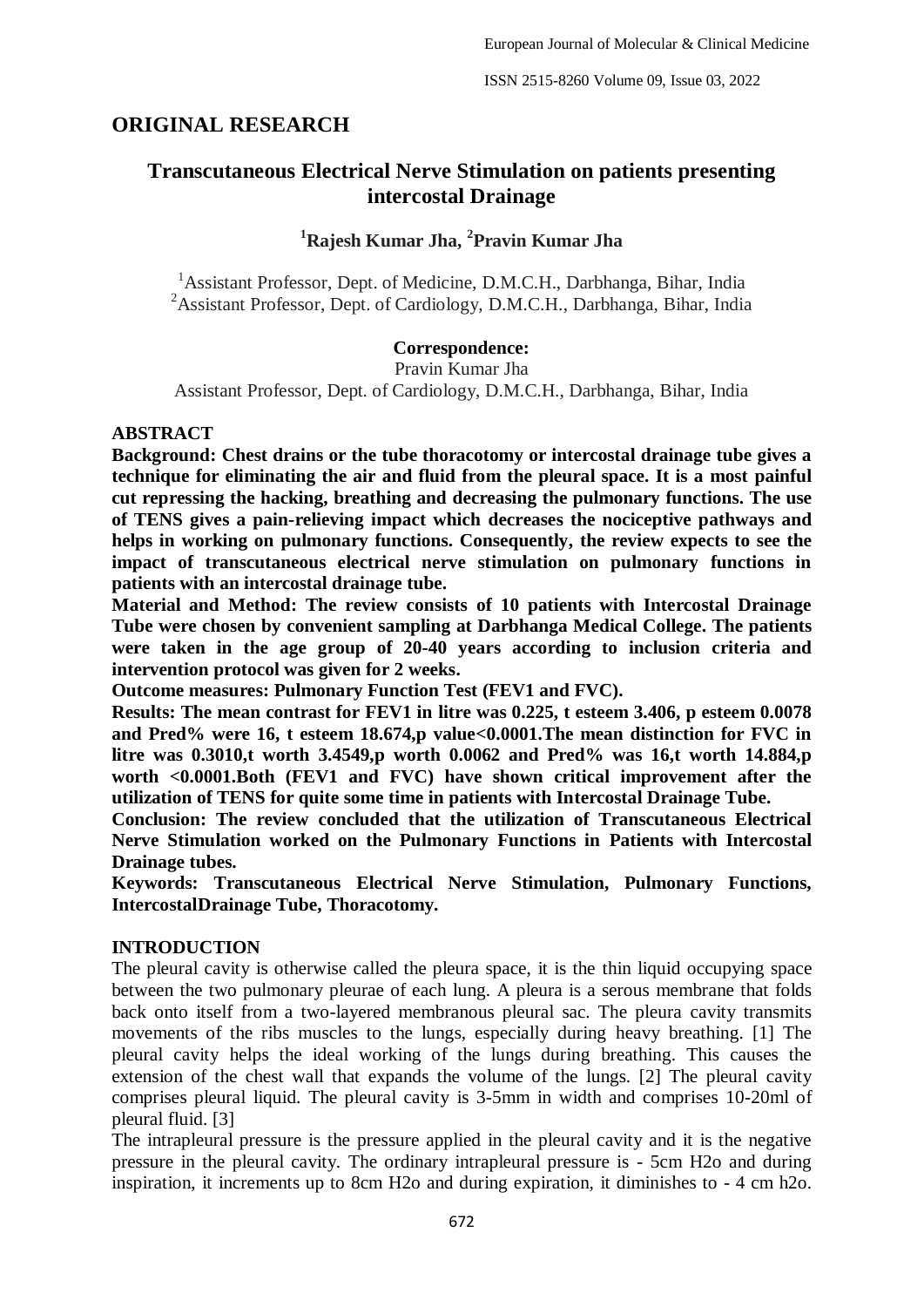Because of negative intrapleural pressure, it keeps the lung expanded and prevent collapsing inclination of the lung produced by elastic recoiling of tissue.

The pleural diseases comprise pleural effusion, hydrothorax, empyema, pneumothorax, pleurisy, hemothorax, hydropneumothorax, chylothorax, and so forth The normal indications during pleural condition are dyspnea, pleuritic chest pain, cough, fever, and weight reduction. The physical assessment findings incorporate tachypnea, tachycardia, the fullness of the affected chest, reduce chest movements, diminished or absent breath sounds. The clinical administration incorporates the treatment of basic reason with anti-microbials and it comprises of the expulsion of pleural liquid and it is taken out with the assistance of thoracocentesis and intercostal drainage tube insertion. The position of the intercostal drainage tube with seal submerged drainage for pneumothorax is the second - third intercostal space, and for hydropneumothorax or pleural effusion, it is the fifth sixth intercostal space.  $[4]$ 

Chest channels are likewise referred to as underwater sealed drainage, thoracic catheter, tube thoracotomy or intercostal drainage tube. An intercostal drainage tube (ICD) gives a technique for eliminating air and fluid substance from the pleural space. Intercostal drainage tubes are embedded as an obtrusive system for the expulsion of liquid, air from the pleural space or mediastinum or re-expand the lung and restore negative intrapleural pressure and respiratory function. [5]

Thoracotomy can be one of the most painful kinds of incision that patients can insight. Pain might inhibit effective coughing, deep breathing, limit upper limb movement of the affected side. [6] Thus, the objective of the therapist is to develop a pain-relieving routine that gives compelling pain help and permits post-thoracotomy patients, the capacity to keep up with the useful remaining limit by profound breathing and viable clearance of secretion with coughing and early mobilization, which can prompt recuperation and shorter length of hospital stay. [7] The physiotherapy management for this condition incorporates pain management with TENS, inspiratory activities, expiratory activities, segmental breathing activities, and thoracic expansion exercises. [8]

Pain is a common symptom felt during the postoperative period at the incision site, which might interfere with pulmonary functions and healing. Respiratory complications are the most common complications that may occur in a postoperative period which typically develops during the first 48 hours after the surgery. Anaesthesia and tissue dissection during insertion of intercostal drainage tube contributes to changes in lung volume ad gas exchange. Because of anaesthesia the motility of cilia reduces and causes retaining secretions, thereby causing atelectasis. Reduction in functional capacity has implications for postoperative complications and the course of recovery. Therefore an early pain reduction helps to keep the patient relieved from the adverse effect of analgesia, cough, and thereby helps to speed up recovery.

Transcutaneous electrical nerve stimulation (TENS) is popularized name for electrical stimulation produced by a portable stimulator used to treat pain and also to see the effect on the pulmonary function of the patient. Pain control TENS units typically produce a continuous train of pulsed current at frequencies ranging from  $1-120$  H<sub>z</sub>. The pulses are normally rectangular, biphasic and the pulse duration is normally 50-200µs.

Johnson et al. reported that the efficacy of transcutaneous electrical nerve stimulation in producing analgesia in cold-induced pain was assessed using a range of 5 stimulating frequencies (10Hz, 20Hz, 40Hz, 80Hz, and 160Hz) in 83 normal healthy subjects. TENS significantly elevated ice pain threshold when compared with sham and control groups. TENS frequencies between 20 and 80Hz produced the greatest analgesia, while frequencies below and above this level (10 and 160Hz) although significantly elevating the ice pain threshold, produced effects of lesser magnitude.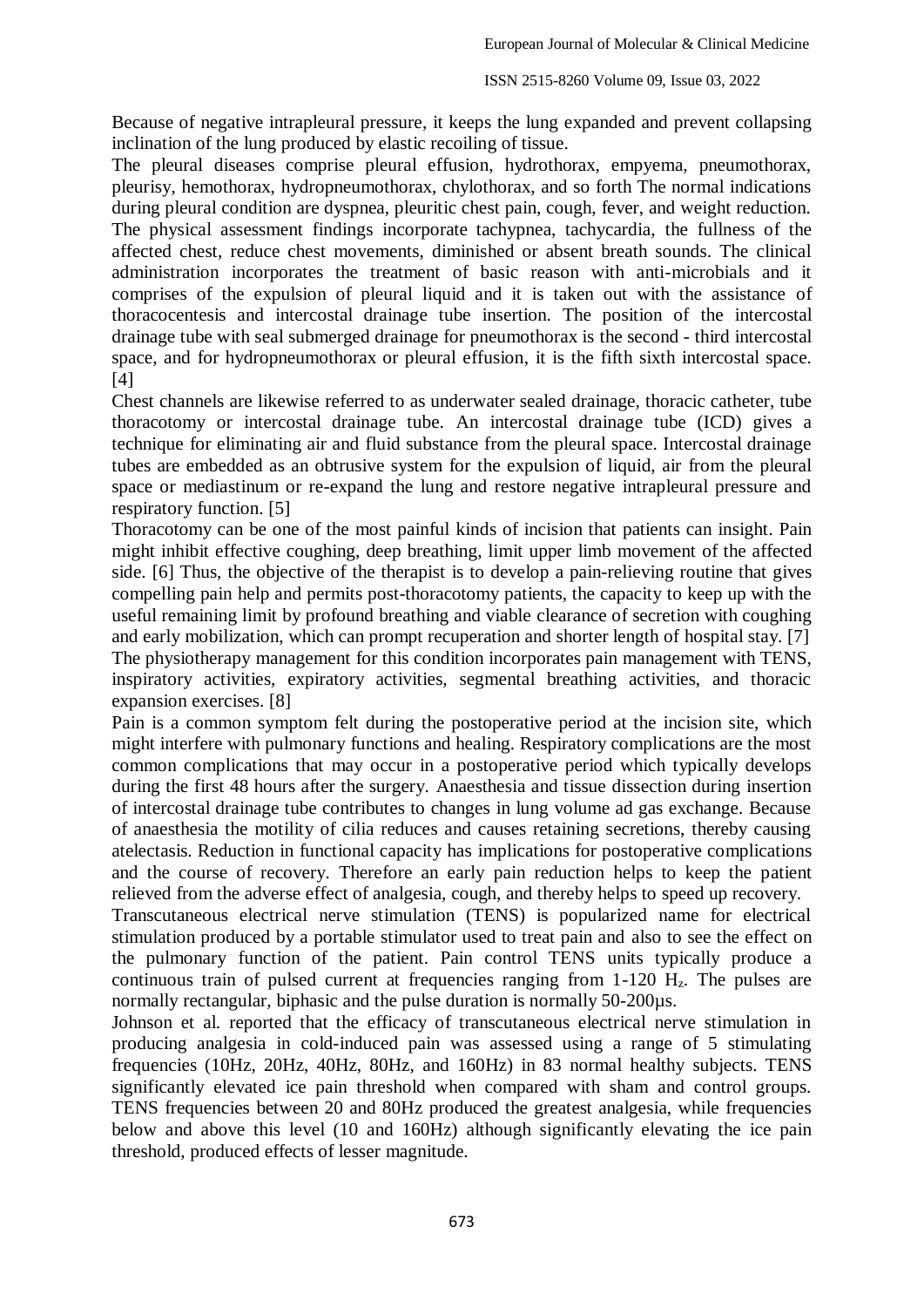Cheung D &C et al. reported that high TENS has been used to control postoperative pain after thoracotomy and improve pulmonary functions.

## **MATERIAL AND METHODS**

The review was conducted at Darbhanga Medical College. The source of data was gathered from In Patients Surgery and Medicine wards referred to Cardiorespiratory Department. Among every one of the members referred to cardiorespiratory physiotherapy, written consent was taken and 10 patients in the age group of 20-40 years who had gone through the insertion of an intercostal drainage tube were conveniently chosen based on Selection standards. For the review Transcutaneous electrical nerve stimulation was allowed for about fourteen days and a Pulmonary Function test was performed before and following fourteen days of intercession with TENS.

**INTERVENTION PROTOCOL TENS TYPE** Conventional Type.

**FREQUENCY**

100-150  $H_z$ 

# **DURATION OF TREATMENT**

10-15 min.

**INTENSITY**

As per patients' tolerance.

# **ELECTRODE PLACEMENT**

At the site of insertion of the intercostal drainage tube.

# **RESULT**

The present study included a total of 10 participants among which 6 were males and 4 were females.

The pre-intervention Mean  $\pm$  SD for FEVI was  $0.858\pm0.2133$  in litre & 39.1 $\pm$ 7.505 in Pred%. The post interventional Mean  $\pm$  SD of FEV1 was 1.083 $\pm$ 0.3690 in litre & 55.2 $\pm$ 7.786 in pred%. The pre and post value of FEV1 was compared and the mean difference was 0.225, the t value was 3.406 and P value was 0.0078 in litre & the mean difference in Pred% was 16, the t value was 18.674 and the P-value was <0.0001.

The pre-interventional Mean± SD of FVC was  $0.864 \pm 0.2156$  in litre &  $31 \pm 4.397$  in Pred%. The post interventional Mean $\pm$  SD of FVC was 1.165 $\pm$ 0.3996 in litre & 47 $\pm$ 5.735in Pred%. The pre and post value of FVC was compared and the mean difference was 0.3010, the t value was 3.4549 and P value was 0.0062 in litre & the mean difference in Pred% was 16, t value was 14.884 and the P-value was <0.0001. Paired t-test was used to compare the pre and post interventional values and it showed a statistically significant difference after 2 weeks of intervention with TENS.

|                  |       | <b>PRE</b>                                    | <b>POST</b>      | <b>MEAN</b>               | <b>t</b> VALUE | <b>P VALUE</b>             |
|------------------|-------|-----------------------------------------------|------------------|---------------------------|----------------|----------------------------|
|                  |       | $MEAN\pm SD$                                  |                  | <b>MEAN±SD DIFFERENCE</b> |                |                            |
|                  | litre | $0.858 \pm 0.2133 \mid 1.083 \pm 0.3690 \mid$ |                  | 0.225                     | 3.406          | $\vert$ 0.0078 Significant |
| FEV <sub>1</sub> | Pred% | $39.1 \pm 7.505$                              | $55.2 \pm 7.786$ | 16                        | 18.674         | $ <0.0001$ significant     |
|                  | litre | $0.864 \pm 0.2156$   1.165 $\pm$ 0.3996       |                  | 0.3010                    | 3.549          | $\vert$ 0.0062 significant |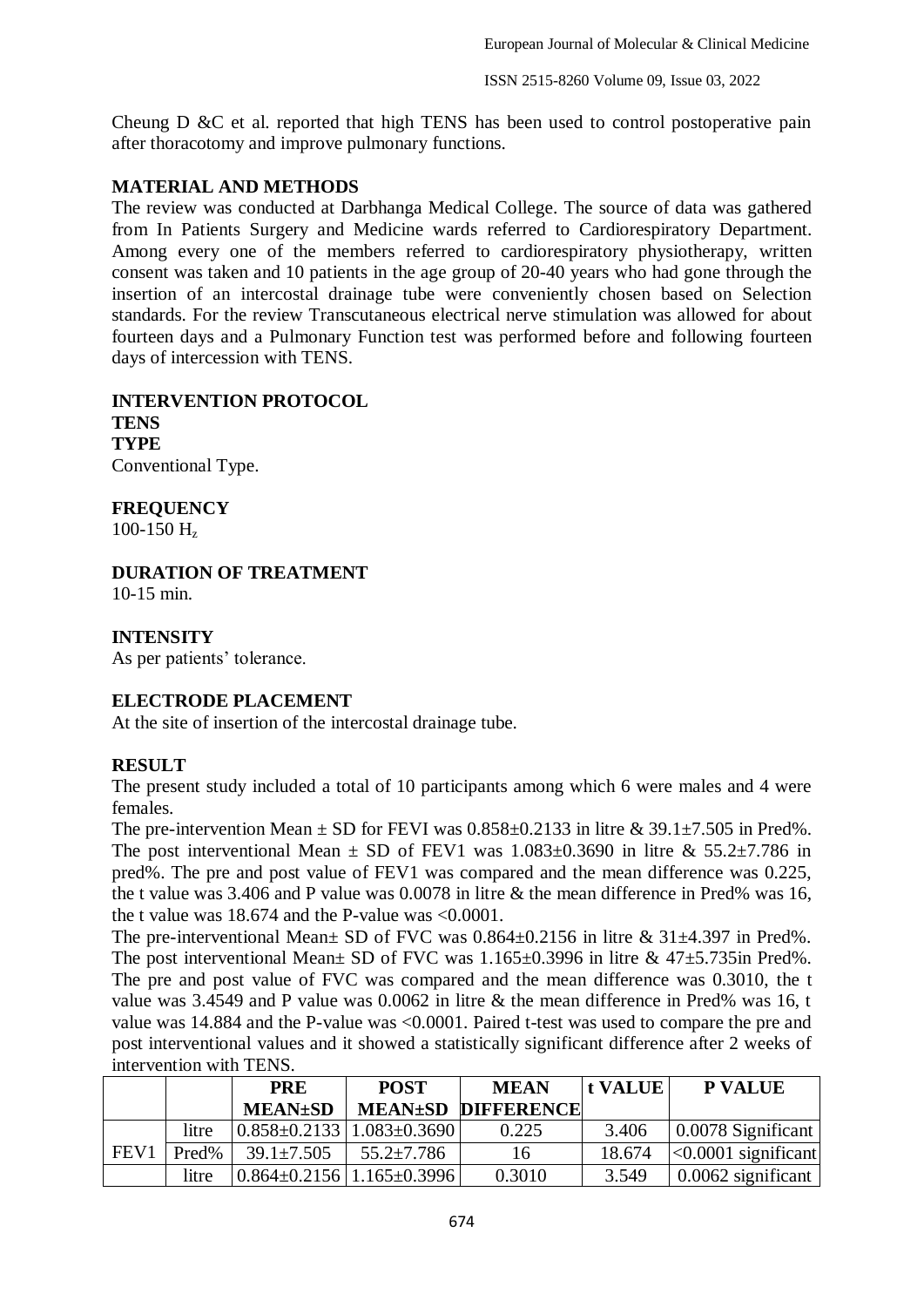ISSN 2515-8260 Volume 09, Issue 03, 2022

|  | $FVC$ Pred% | $31\pm4.397$ | $47 + 5.735$ |  | 14.884 | $\vert$ <0.0001 significant |
|--|-------------|--------------|--------------|--|--------|-----------------------------|
|--|-------------|--------------|--------------|--|--------|-----------------------------|



#### **DISCUSSION**

The current review was directed to discover the Effect of Transcutaneous Electrical Nerve Stimulation on Pulmonary Functions in Patients with Intercostal Drainage tubes. Consequently, the current review showed that TENS was powerful in the improvement of pulmonary functions following fourteen days of use of TENS in patients with an intercostal drainage tube.

A comparative examination supporting the current review was conducted on postthoracotomy pain and pulmonary functions, It included 60 patients in the first group with TENS and 56 patients in the other group without TENS. They noticed the pain with a visual analog scale and noticed the pulmonary functions of the patients and along these lines inferred that TENS is advantageous for pain help and no aftereffects and works on the pulmonary capacity of the patients after the thoracic medical procedure [9] Another comparable review was conducted on the impact of transcutaneous electrical nerve stimulation on forced vital capacity. 21 patients were haphazardly chosen to a group  $(n=11)$ or a control group (n=10). Each group performed three preliminaries of forced vital capacity testing north of a 20-minutes time frame. The group was given 10 minutes of transcutaneous electrical nerve stimulation at the locales of most prominent pain. The review inferred that there is a huge expansion in force vital capacity during the stimulation and recommended that the use of TENS further develops the chest expansion and mobility in patients who had thoracotomies. [10]

Thoracotomy or insertion of an intercostal drainage tube is one of the most incredibly painful incisions the patient can insight. Pain inhibits the viability of coughing, influences profound breathing, and confines the upper limb mobility of the affected side, this outcomes in a decrease of lung volume and lung limits bring about a decrease in pulmonary functions and causes prohibitive ventilatory deformity. The utilization of TENS helps in pain decrease and by implication further develops the lung volume and limits this assists the patient with breathing viably and in a roundabout way works on the pulmonary functions.

O Solank, A Turna likewise led a comparative kind of study to decide the impact of transcutaneous electrical nerve stimulation on pain force and pulmonary functions in patients going through coronary artery bypass surgery. They were divided into two groups one